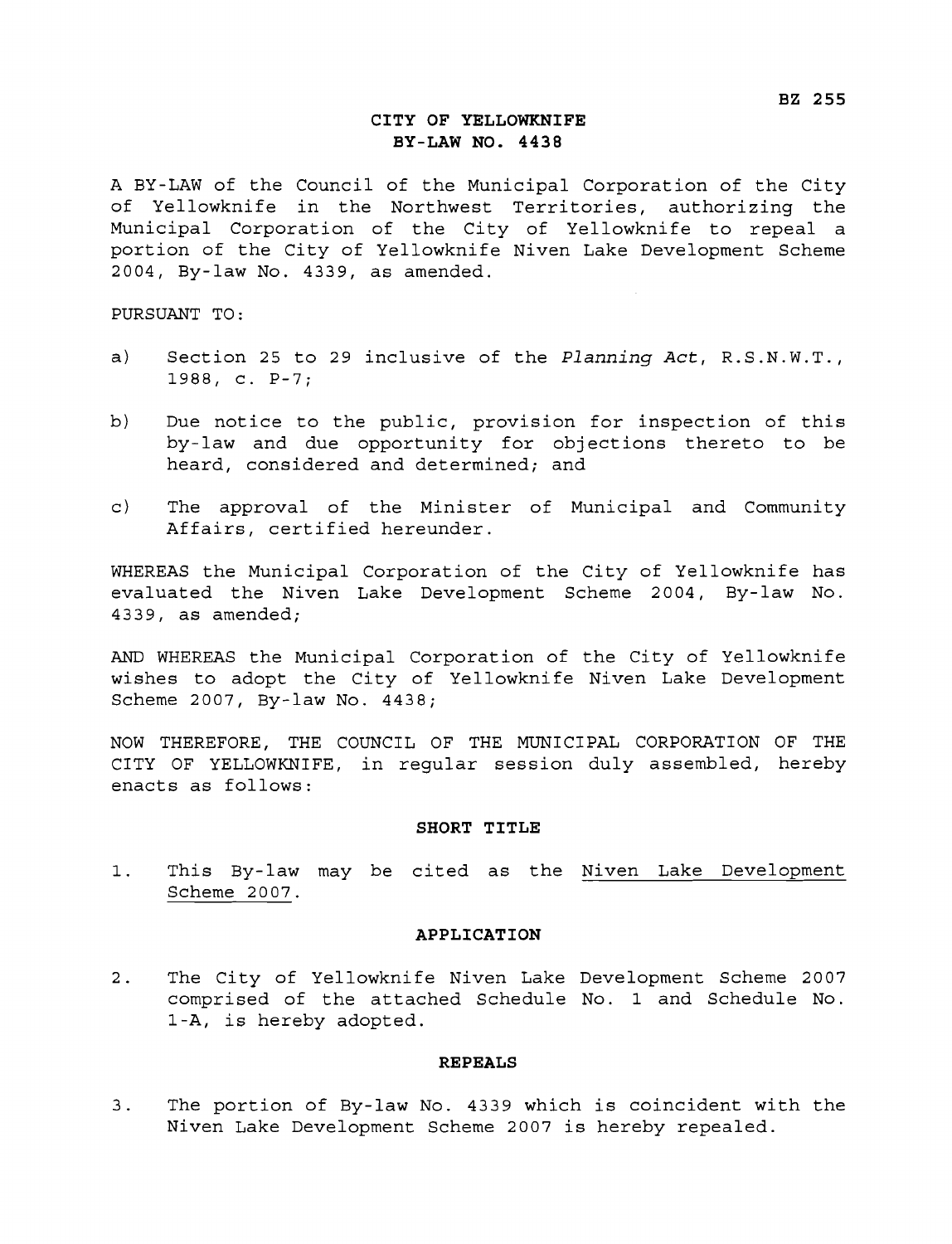# **By-law NO. 4438 Page 2**

#### **EFFECT**

4. That this by-law shall come into effect upon receiving Third Reading and otherwise meets the requirements of Section 75 of the *Cities, Towns* and *Villages Act.* 

READ a First Time this  $\frac{22}{\sqrt{5}}$  day of  $\frac{742}{\sqrt{42}}$ 2007.

 $\frac{1}{A/MAYOR}$ 

CITÝ ADMINISTRATOR

rn READ a Second Time this  $\frac{\sqrt{h}}{h}$  day of  $\frac{NARCH}{A+M}$ , A.D. 2007.

MAYOR ADMINISTRATOR

APPROVED by the Minister of Municipal and Community Affairs of the Northwest Territories this  $\frac{\partial U^{\text{H}}}{\partial \text{d} x}$  of  $\frac{\partial P}{\partial L}$ A.D. 2007.

<del>MI</del>NISTER MUNICIPAL AND COMMUNITY AFFAIRS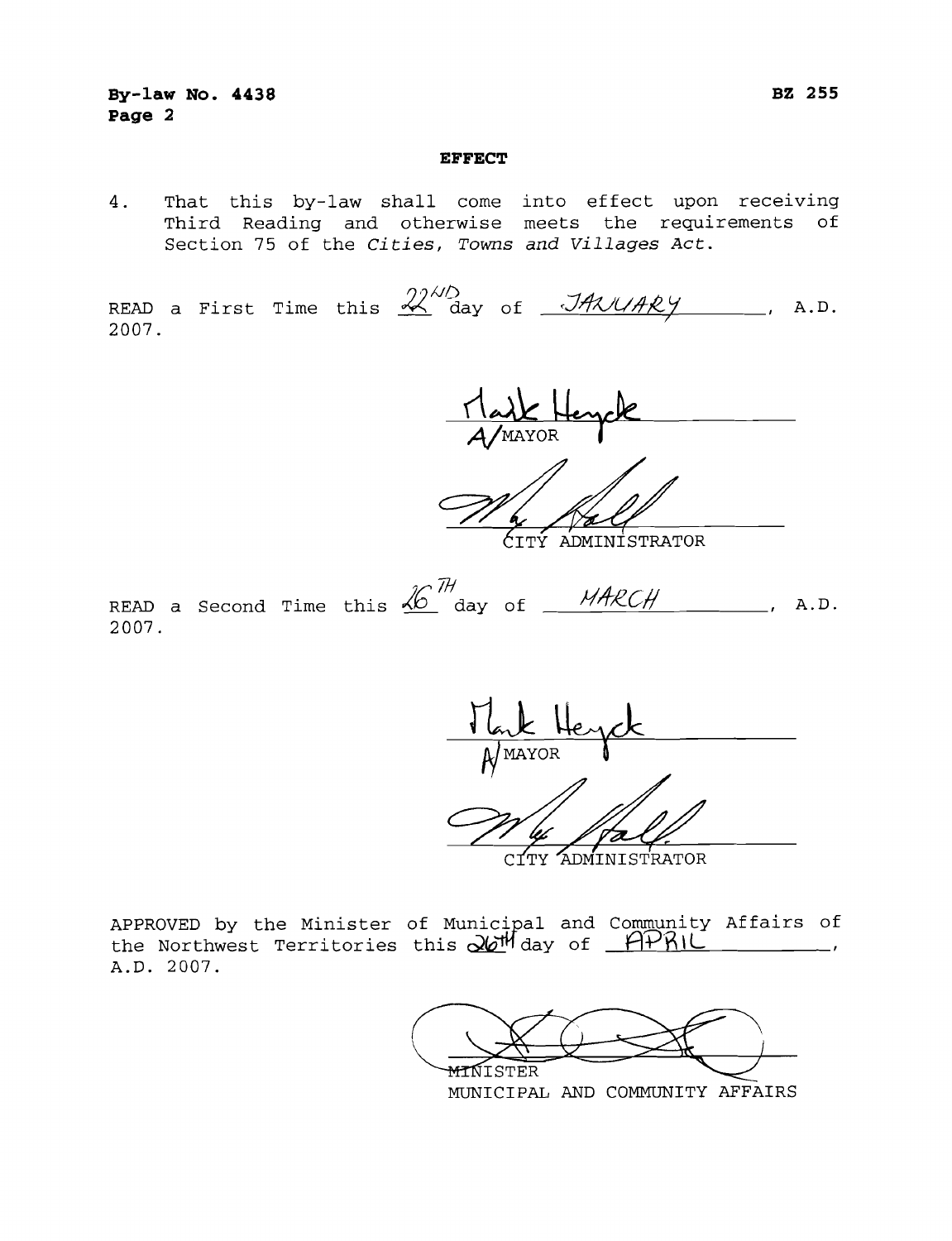**By-law No. 4438 Page 3** 

READ a Third Time and Finally Passed this  $\frac{\angle \mathcal{E}^{\prime\,\prime}}{2}$  day of  $M$ A $\vee$  , A.D. 2007.

NATION Heypt

 $A/\overbrace{\text{ctry AptAnsrator}}$ 

I hereby certify that this by-law has been made in accordance with the requirements of the Cities, Towns and Villages Act and the by-laws of the Municipal Corporation of the City of Yellowknife.

A/CITY ADDITISTRATOR



 $::ODMA\PCDOCS\DOCS\122000\1$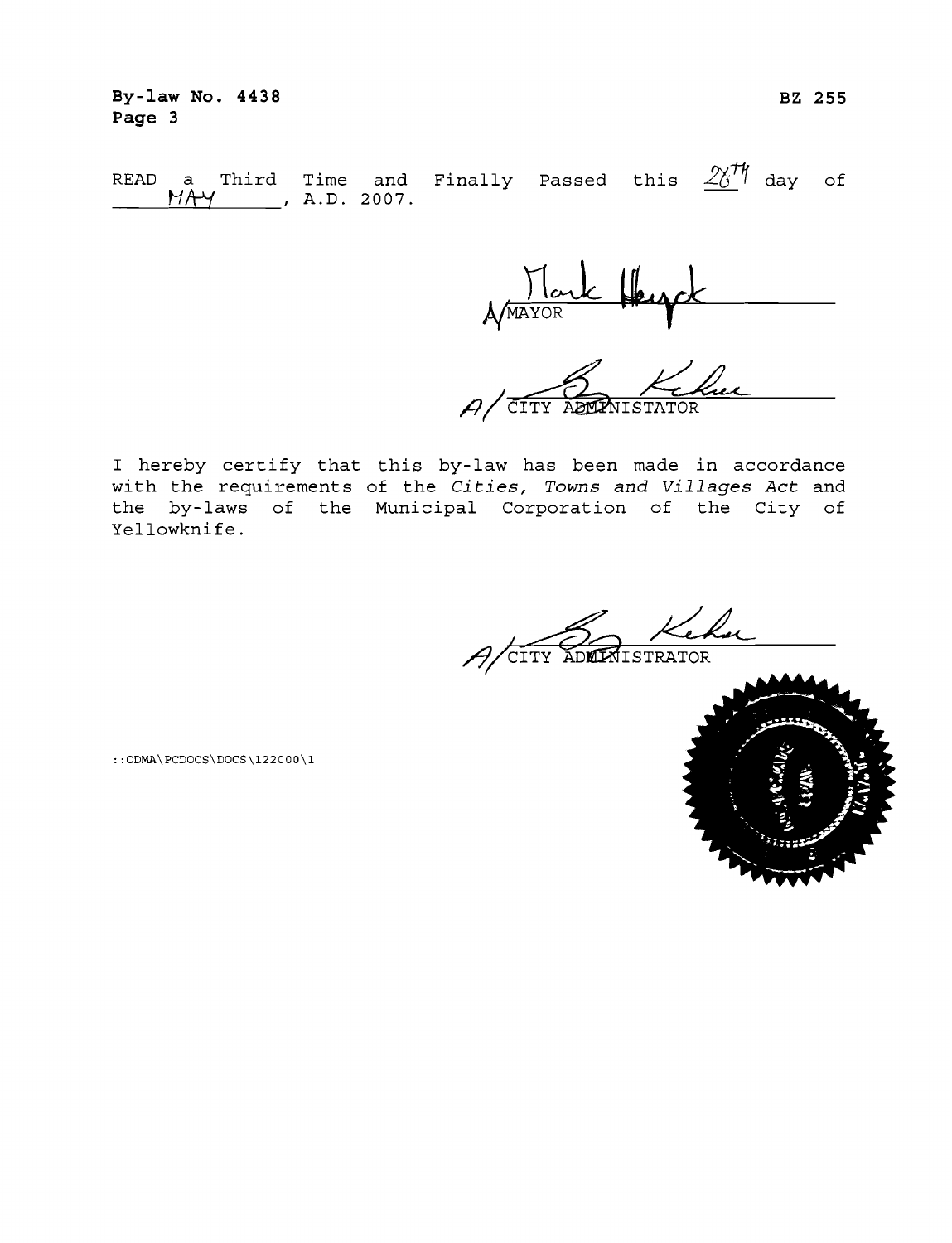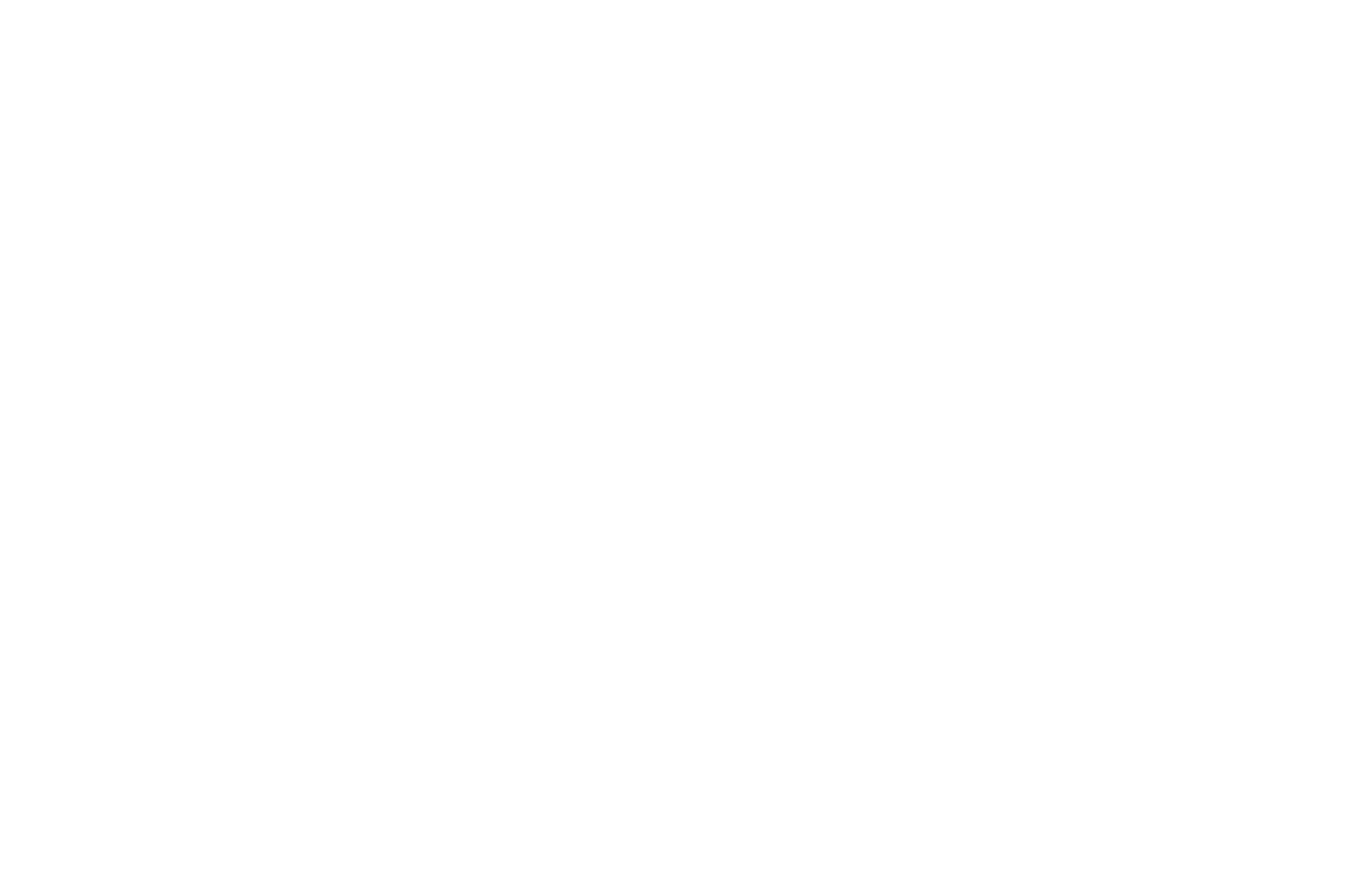### **SCHEDULE 1-A**

#### **1. Housing**

la) The Niven Lake residential area shall provide for detached, duplex, multi-attached and multi-family dwellings, as defined under the current Zoning By-law, in areas designated  $R - LD$  (Residential Low Density) and R - MD (Residential Medium Density).

#### **2. Pathways and Open Space**

- 2a) In conjunction with the Integrated Parks, Trails, and Open Space Development Study as approved on June 27, 2005 by motion #0173-05 the trails and open space network will be connected to the larger City wide trail system.
- 2b) The Niven Lake trail system will be connected both to the surrounding residential subdivision and to recreational opportunities outside of the Niven Lake subdivision.
- 2c) The existing trail connecting the Frame Lake trail to Back Bay will be retained in its current location and incorporated into the trail system of this development.
- 2d) Wherever possible, trails external to parkspace or road rights-of-way will be developed within an approximate 20 metre right-of-way wherein no development save that directly related to a trail or a related public service use will be permitted. The 20 meter right-of-way will be established by a plan of survey.

# **3. Roads and Utilities**

3a) Within road rights-of-way, streets shall be developed at the minimum width prescribed by the Public Works Department to accommodate two way traffic, parking on one or both sides as required, sidewalks on both sides, and landscaped boulevards.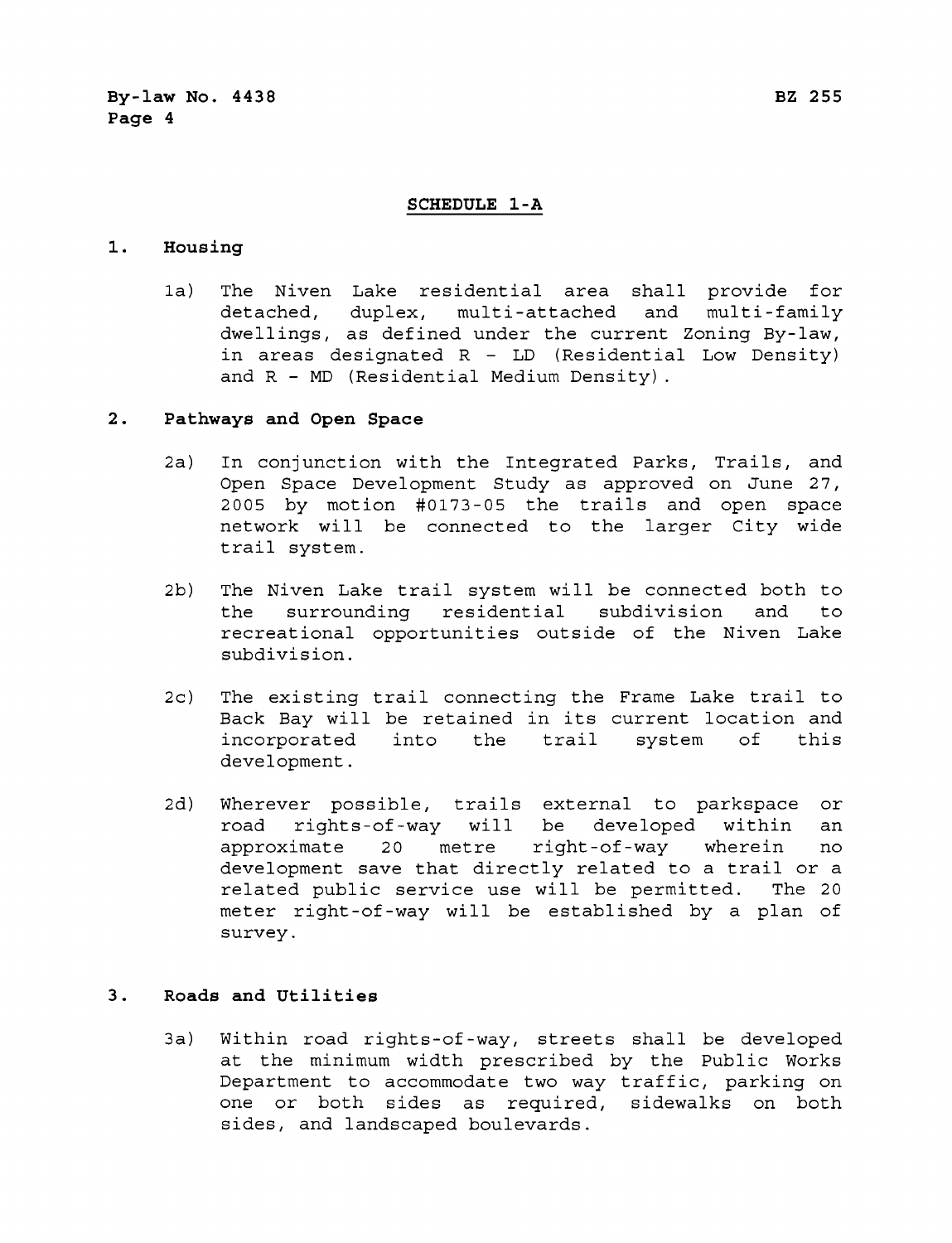# **SCHEDULE 1-A (continued)**

- 3b) Cul-de-sacs shall be developed at the minimum width as prescribed by the Public Works Department to accommodate two-way traffic and a centre island to be landscaped with natural flora and hard landscape material local to the City of Yellowknife.
- 3c) Utilities will be underground.
- 3d) Traffic calming measures such as landscaped boulevards, on-street parking, and landscaped cul-desac centre islands will be used to promote pedestrian friendly development.

## **4. Public Transit**

4a) The Niven Lake Development Scheme 2007 is designed to accommodate public transit.

## **5. Parks**

- 5a) As outlined in the Waterfront Management Plan (2001 2008) as approved on February 26, 2001 by motion #0056-01, an urban/nature park is intended to be developed in the Urban Reserve area to preserve the natural attributes of the area, specifically waterfront views and access.
- 5b) Active or passive recreation opportunities will be provided in the Parkspace areas.

# **6. Highway Buffer**

6a) A 20 metre buffer strip shall be preserved between the east boundary of the Yellowknife access road right-ofway and any proposed lots. The buffer strip may allow for trail uses, but will otherwise be maintained in a natural, undeveloped state.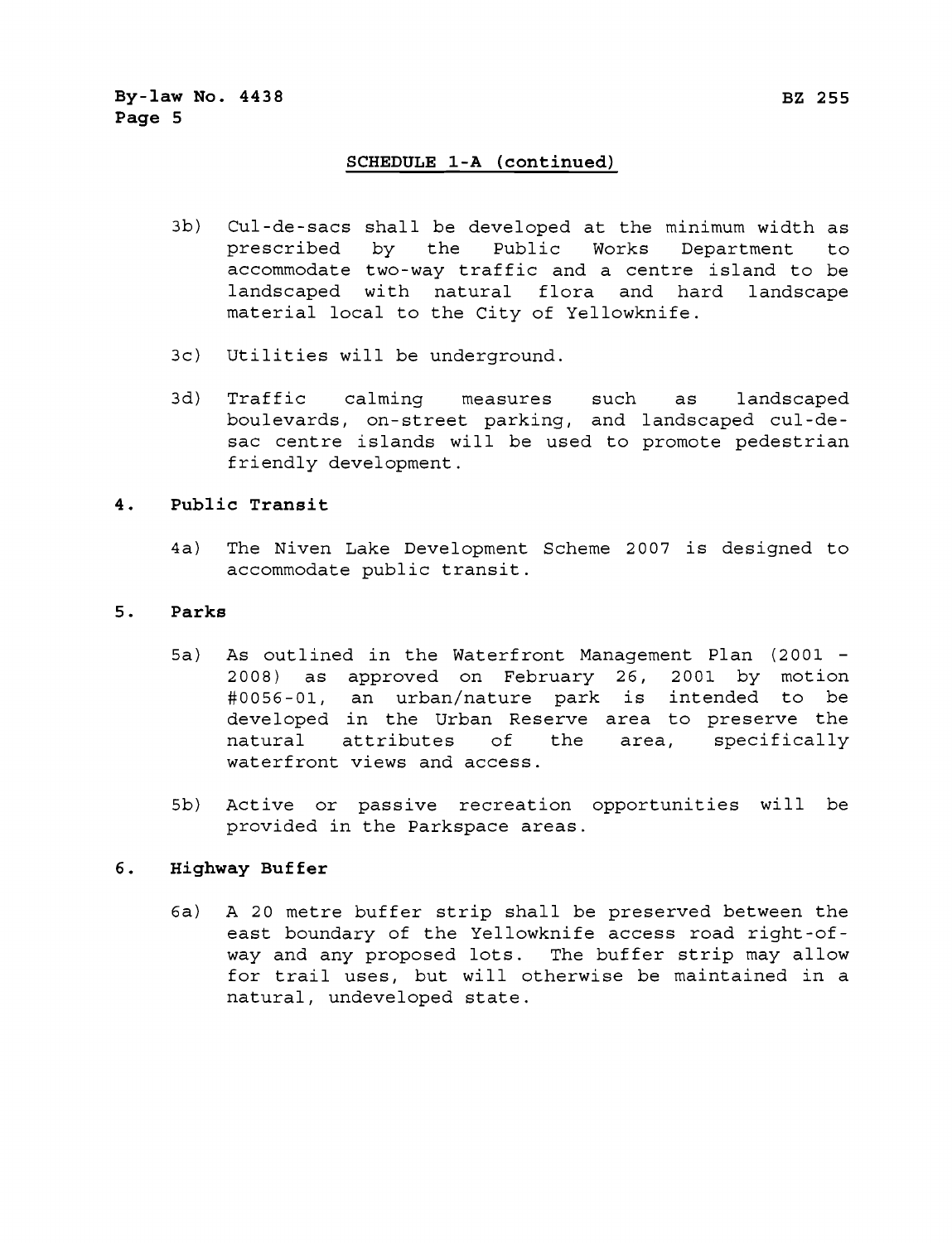# **SCHEDULE 1-A (continued)**

### **7. Urban Reserve**

7a) The area adjacent to the Jackfish ravine will be subject to future study for residential, parks, and recreation purposes.

### **8. Development Scheme Boundaries**

8a) Parcel and right-of-way boundaries represent the intent of the City of Yellowknife and will be established by engineering design and plans of survey. The boundaries indicated by this Development Scheme are subject to change based on their completion. Road rights-of-way will be determined by plan of survey or engineering design.

#### **9. Resource Conservation**

- 9a) Where practical any plan of subdivision should be designed to take advantage of passive solar opportunities for individual lots.
- 9b) Methods of energy conservation may be considered in zoning and building regulations for the Development Scheme area.

**Docs #I22000**